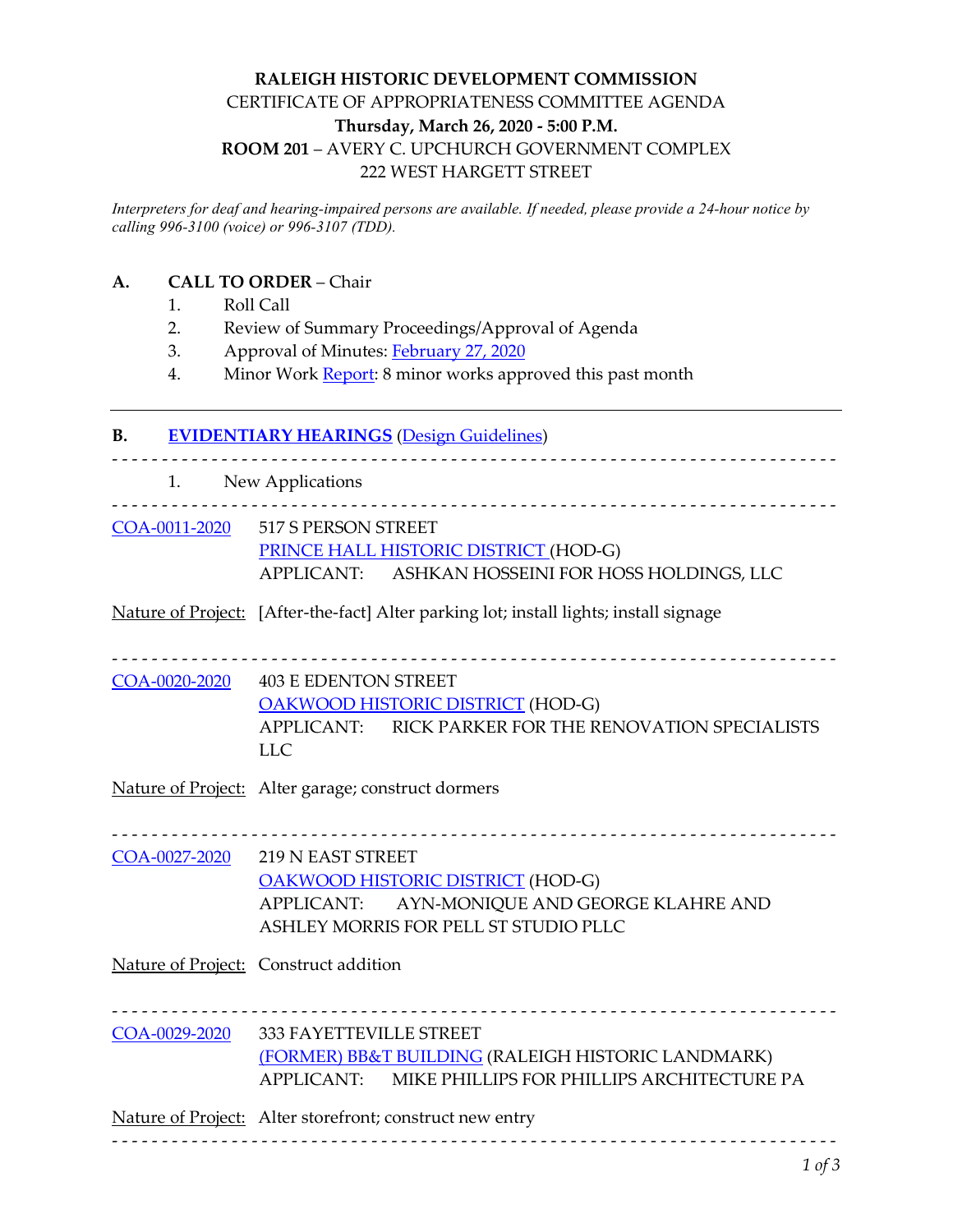- - - - - - - - - - - - - - - - - - - - - - - - - - - - - - - - - - - - - - - - - - - - - - - - - - - - - - - - - - - - - - - - - - - - - - - - - [COA-0030-2020](https://cityofraleigh0drupal.blob.core.usgovcloudapi.net/drupal-prod/COR15/COA-0030-2020.pdf) 509 N BOUNDARY STREET [OAKWOOD HISTORIC DISTRICT](https://rhdc.org/raleigh-historic-resources/raleigh-historic-districts/oakwood/character) (HOD-G) APPLICANT: JP REUER

Nature of Project: Construct accessory structure

- - - - - - - - - - - - - - - - - - - - - - - - - - - - - - - - - - - - - - - - - - - - - - - - - - - - - - - - - - - - - - - - - - - - - - - - - [COA-0031-2020](https://cityofraleigh0drupal.blob.core.usgovcloudapi.net/drupal-prod/COR15/COA-0031-2020.pdf) 410 CUTLER STREET [BOYLAN HEIGHTS HISTORIC DISTRICT](https://rhdc.org/preservation-services/local-historic-landmark-and-district-designation/raleigh-historic-districts/boylan-heights/charter) (HOD-G) APPLICANT: BRIAN LUCY

Nature of Project: Remove metal fire stair; Remove door; Master landscape plan: including new planting beds, remove chain-link fence, install fence, remove rear stairs, remove patio, install deck, alter parking area, plant trees, construct shed

- - - - - - - - - - - - - - - - - - - - - - - - - - - - - - - - - - - - - - - - - - - - - - - - - - - - - - - - - - - - - - - - - - - - - - - - - [COA-0032-2020](https://cityofraleigh0drupal.blob.core.usgovcloudapi.net/drupal-prod/COR15/COA-0032-2020.pdf) 617 WILLS FOREST STREET [GLENWOOD-BROOKLYN HISTORIC DISTRICT](https://rhdc.org/glenwood-brooklyn-historic-district-1) (HOD-S) APPLICANT: SHAWN HUNTER TURNBULL

Nature of Project: Construct rear addition; remove asbestos siding

## **C. DEFERRED APPLICATIONS – NOT BEING HEARD**

- - - - - - - - - - - - - - - - - - - - - - - - - - - - - - - - - - - - - - - - - - - - - - - - - - - - - - - - - - - - - - - - - - - - - - - - - 1. No Vote Needed - - - - - - - - - - - - - - - - - - - - - - - - - - - - - - - - - - - - - - - - - - - - - - - - - - - - - - - - - - - - - - - - - - - - - - - - - COA-0015-2020 1102 W LENOIR STREET [BOYLAN HEIGHTS HISTORIC DISTRICT](https://rhdc.org/preservation-services/local-historic-landmark-and-district-designation/raleigh-historic-districts/boylan-heights/charter) (HOD-G) APPLICANT: JOE DILLON

Nature of Project: Install fence

- - - - - - - - - - - - - - - - - - - - - - - - - - - - - - - - - - - - - - - - - - - - - - - - - - - - - - - - - - - - - - - - - - - - - - - - - COA-0018-2020 1023 W SOUTH STREET

[BOYLAN HEIGHTS HISTORIC DISTRICT](https://rhdc.org/preservation-services/local-historic-landmark-and-district-designation/raleigh-historic-districts/boylan-heights/charter) (HOD-G) APPLICANT: LESLIE COLLINS

Nature of Project: [After-the-Fact] Remove tree; plant new tree

#### **E. OTHER BUSINESS**

- 1. Committee Discussion
	- i. Meeting Post-Mortem

#### **F. ADJOURNMENT**